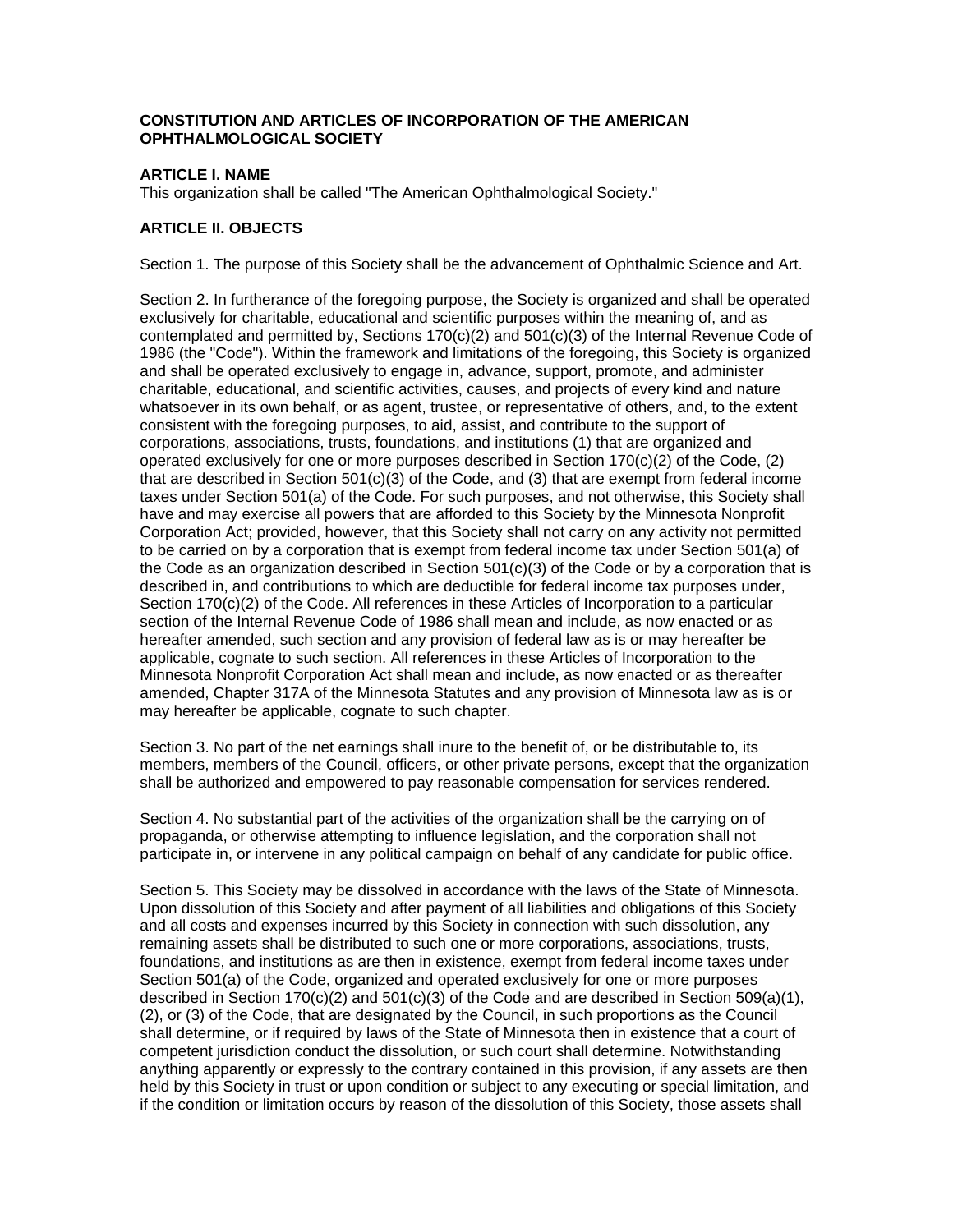revert or be returned, transferred, or conveyed in accordance with the terms and provisions of the trust, condition or limitation.

### **ARTICLE III. MEMBERSHIP**

Section 1. The members of this Society shall be graduates in medicine in good professional standing, as evidenced by an unrestricted license to practice medicine in all jurisdictions in which they are licensed.

Section 2. All Active Members, Emeritus Members, and Honorary Members shall possess equal rights and preferences, except as this Constitution and the Bylaws of the Society may otherwise provide.

## **ARTICLE IV. COUNCIL**

The group of persons vested with the general management of the affairs and having all of the power and authority under applicable law of a board of directors of this Society shall be known as "the Council." The Council shall be composed of five appointed Active Members, one of whom shall be appointed annually by the Council, to serve for a term of five years. This new member shall not have served in that capacity previously. The senior member in term of service shall be the Chair. The President, Executive Vice President and Editor of the Transactions shall be additional Council members, ex officio. All Council members, including ex officio members, shall possess full voting privileges.

## **ARTICLE V. OFFICERS**

The officers of this Society shall be a President, Executive Vice President, and the Editor of the Transactions. Their terms of office shall be for one year. They shall be nominated by the Council, and elected by a vote of the Society at the Executive Session of each Annual Meeting, to manage the affairs of the Society during the interim, and to serve at its ensuing meeting. The President shall not be eligible for reelection to the same office at the expiration of his or her term of service. The term of the Editor may be renewed to a maximum of five years. The term of the Executive Vice President may be renewed to a maximum of ten years.

#### **ARTICLE VI. NO PERSONAL LIABILITY**

The officers, members of the Council, and the Active Members, Emeritus Members and Honorary Members of this Society shall not be personally liable to any extent whatsoever for any debts or obligations of this Society.

#### **ARTICLE VII. REGISTERED OFFICE**

The registered office of this Society is located at 50 South 6th Street, Suite 500, Minneapolis, MN 55402.

### **ARTICLE VIII. INCORPORATOR**

The name and address of the incorporator, who is an adult natural person, is: John S. Hibbs 50 South 6th Street, Suite 500 Minneapolis, MN 55402

#### **ARTICLE IX. ADOPTION AND AMENDMENT OF BYLAWS**

The initial Bylaws of this Society may be adopted by the incorporator or the Council; and thereafter the power to adopt, amend, revise, and repeal the Bylaws is reserved to the members of the Society.

IN WITNESS WHEREOF, I have hereunto set my hand this 21st day of May, 1992. John S. Hibbs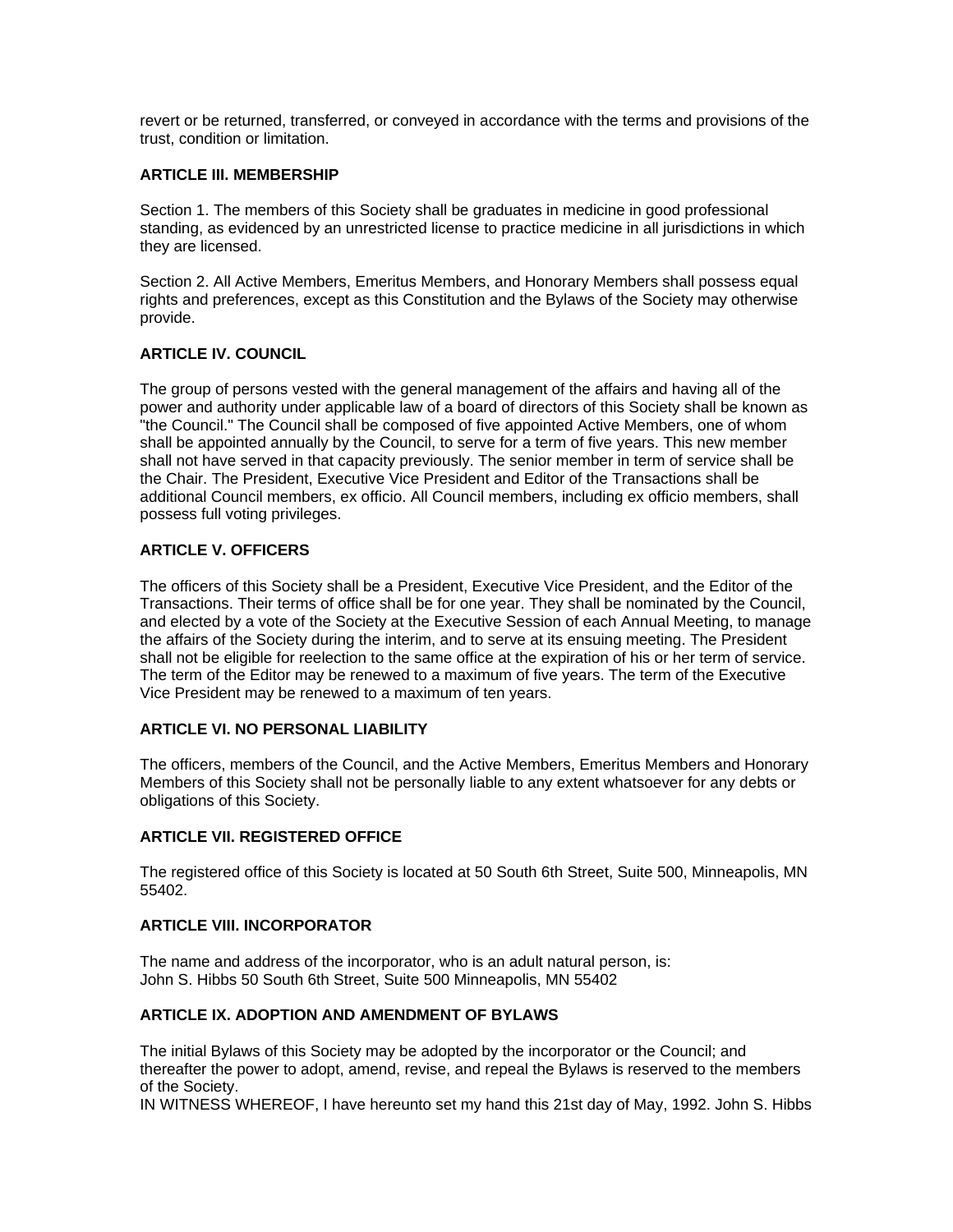### **BYLAWS OF THE AMERICAN OPHTHALMOLOGICAL SOCIETY**

### **ARTICLE I. MEMBERSHIP**

Section 1. There shall be a limit of 275 Active Members.

Section 2. A candidate for membership shall have demonstrated excellence in one or more of the following areas: clinical practice, scientific productivity, education, administration, or public service. A candidate for the category of Active Member shall possess current certification by the American Board of Ophthalmology or a similar alternative credential acceptable to the Council.

Section 3. The qualifications, including the recommendation of the Committee on Theses, of all candidates for membership in the Society shall be subject to the review of the Council. Candidates regarded favorably by the Council shall be recommended for Active Membership.

Section 4. Individuals engaged in the practice of related branches of medicine or surgery may, on the recommendation of the Council, be elected to Honorary Membership in the Society. Such recommendations shall be submitted at an Executive Session of the Society, and shall require for election the unanimous vote of the members present and voting.

Section 5. Any Active Member who has been a member for at least 25 years, or who has reached the age of 70 years and has been a member for at least 10 years, or who has completely retired from active practice or from gainful occupation and has been a member for at least 10 years, may upon written request become an Emeritus Member, subject to recommendation of the Council and to affirmative vote of three quarters of the members present and voting at any Executive Session of an Annual Meeting.

#### **ARTICLE II. MEETINGS**

Section 1. The Society shall hold a meeting each year. The date and place of the meeting shall be established by the Council.

Section 2. An Executive Session shall be held during the Annual Meeting, and at this meeting the Council shall make its report. Other Executive Sessions or business meetings of the Council may be called by the President.

#### **ARTICLE III. NOMINATION AND ELECTION OF MEMBERS**

Section 1. All nominations of candidates for membership shall be presented in writing to the Executive Vice President, signed by two Active or Emeritus Members of the Society, at least 30 days before the Annual Meeting. All nomination materials shall then be reviewed by the Committee on Membership and approved by the Council prior to the Annual Meeting, and the names of those applicants invited to submit formal application forms shall be read by the Executive Vice President at an Executive Session, with the names of a proposer and seconder.

Section 2. The Executive Vice President shall, after each Annual Meeting, send to each member of the Society a list of the names of all candidates proposed for membership, together with the names of the proposers and seconders.

Section 3. When all other credentials and qualifications of a candidate have been favorably reviewed by the Committee on Membership and approved by the Council, the candidate shall be notified by the Executive Vice President to prepare a thesis. The thesis must be presented to the Executive Vice President by the assigned due date. If no thesis has been submitted within this time period, the candidate's invitation to write a thesis shall be withdrawn. In this instance, the candidate may be proposed a second (and final) time, but only after two years from the due date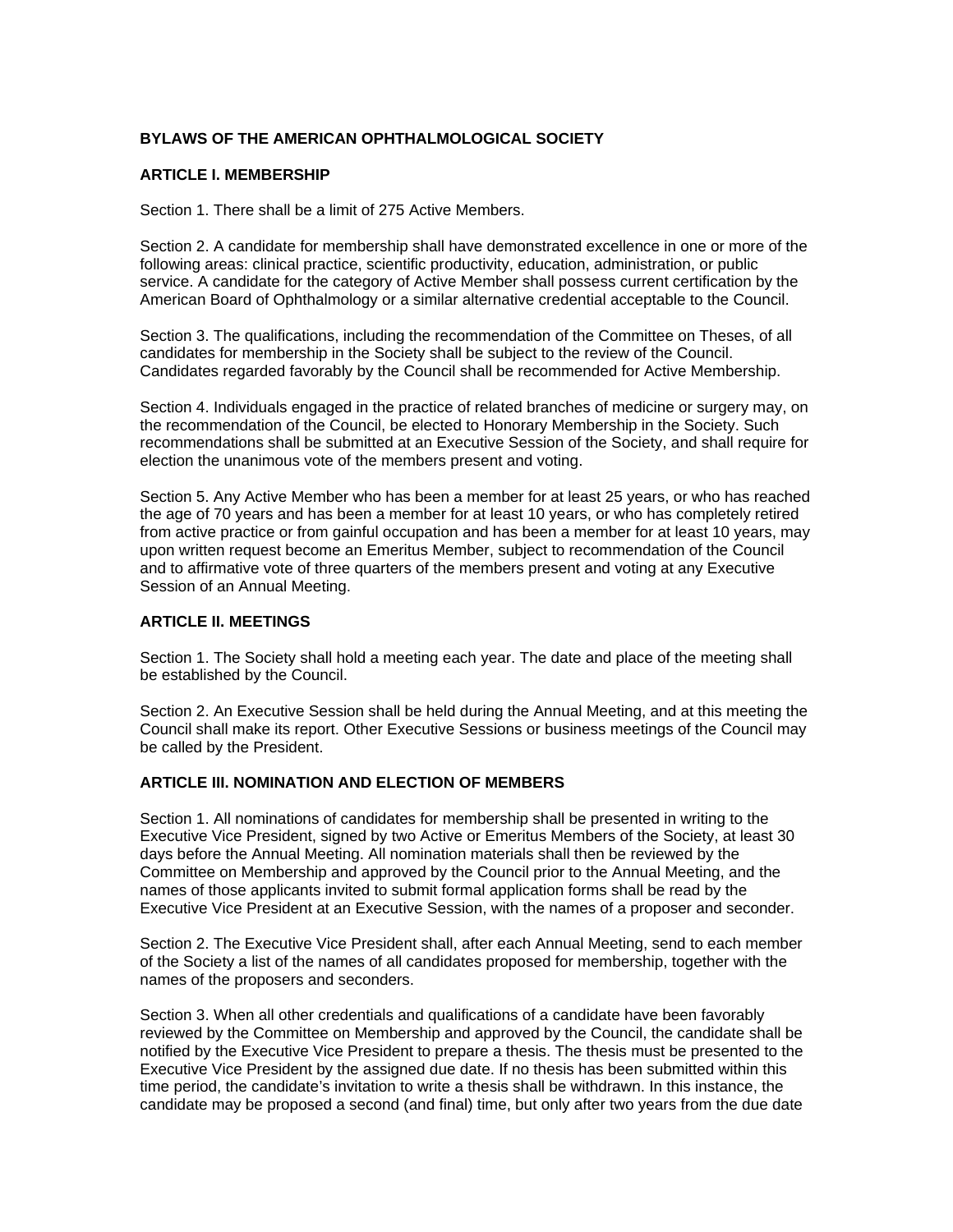of the original thesis. The thesis is transmitted by the Executive Vice President to the Committee on Theses, which may accept or reject it, or request revisions, which are to be submitted within an additional interval to be determined by the Council. A thesis may be requested to be revised only twice. If a candidate is not favorably referred to the Council by the Committee on Theses after the original due date or after the date when a revision, if requested, is due, the name of such candidate shall be referred back to the Council for final action.

Section 4. Names of candidates for membership reported favorably to the Society by the Council at the Executive Session of the Annual Meeting shall be placed on the roll of Active Members of the Society. Any two Active Members of the Society may demand a vote by ballot on any name so reported, in which case a vote of three-fourths of the members present and voting at the Executive Session shall be required to elect.

Section 5. Honorary Members and Emeritus Members may not vote, be elected to office or be appointed to standing committees with the exception that Emeritus Members may serve on the Committee on Prizes.

Section 6. Every member shall sign the Constitution and Bylaws.

### **ARTICLE IV. DUES**

Section 1. The operational and financial affairs of the Society shall be conducted on an annual basis corresponding to the calendar year. Annual membership dues are payable by December 31 of the year to which the dues apply.

Section 2. Emeritus and Honorary Members shall be exempt from dues and assessments.

Section 3. Upon election to membership an initiation fee established by the Council becomes payable. This sum is to be added to the fund known as the Endowment Fund.

## **ARTICLE V. DUTIES OF THE COUNCIL**

Section 1. The judicial power of the Society shall be vested in the Council, whose decision, after investigation of any charges brought against a member, shall be final. The Council shall be the Nominating Committee for officers and committee members. It shall consider the qualifications of all candidates proposed for membership in the Society, their scientific attainments, and also, the reports of the Committee on Membership and the Committee on Theses. It shall have the power to fill any vacancy that may occur in any office of the Society between one Annual Meeting and the next. It shall act on all matters pertaining to the welfare of the Society not otherwise provided for by the Constitution and Bylaws. It shall meet before the annual Executive Session to act upon nominations for membership and to transact other business that may come before it. It may hold other meetings before or during the Annual Meeting, at the call of the Chair. In the absence or incapacity of the Chair, the next member of the Council in term of service shall automatically succeed to the Chair on an interim basis. A majority of the members of the Council shall constitute a quorum and a simple majority of the assembled voting quorum is required to pass a motion.

Section 2. If the Council wishes to act in the absence of a meeting, it may do so through a written action signed in single or multiple counterparts by every Council member. If such an action does not require approval by the members of the Society, the number of Council members signing the written action need only equal the number of votes required to take the same action at a meeting of the Council at which all Council members were present. Electronic meetings (eg. by email communications) and ballots are acceptable.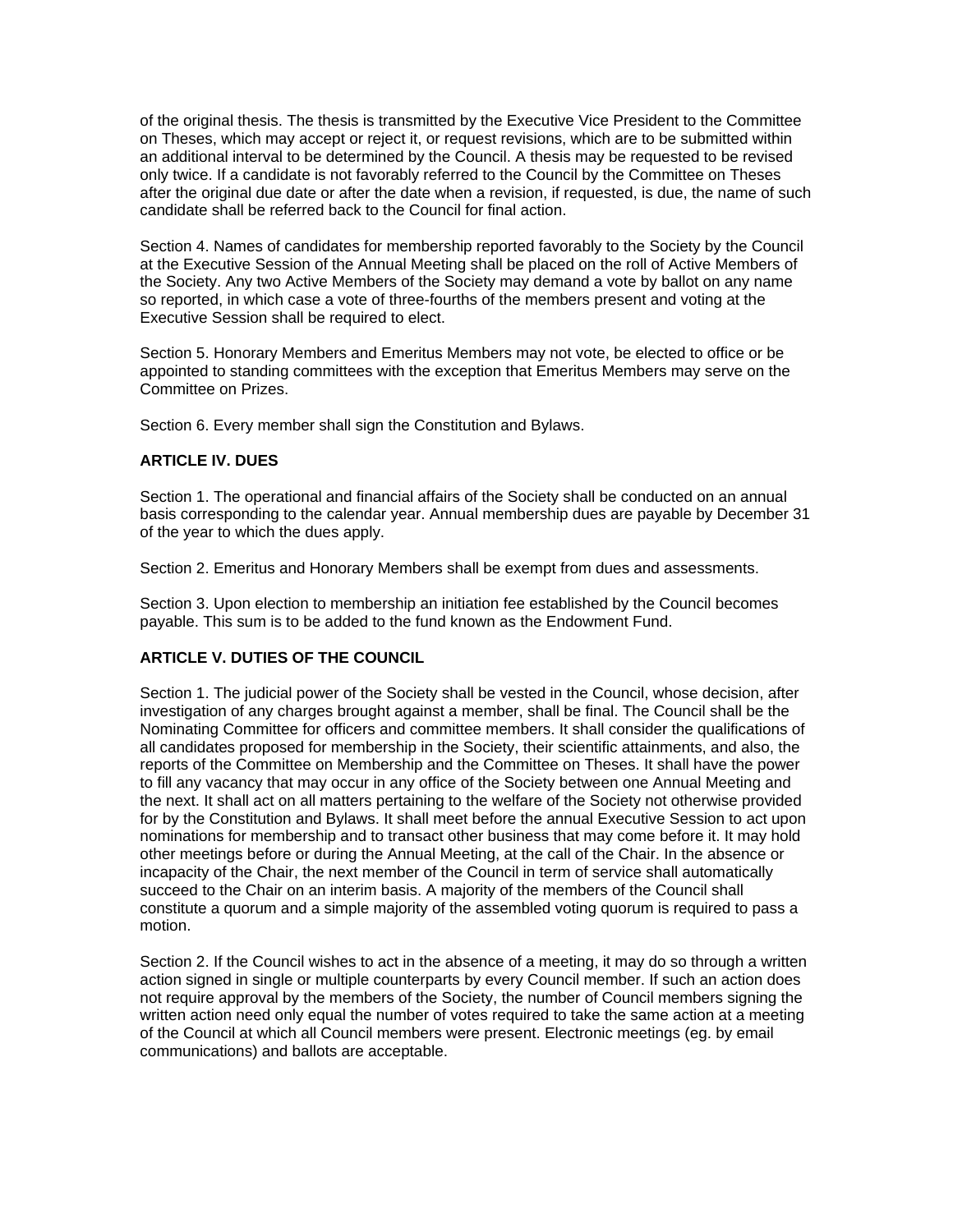### **ARTICLE VI. DUTIES OF OFFICERS AND COMMITTEES**

Section 1. The President shall preside at all meetings of the Society and shall act ex officio as a member of the Council.

Section 2. The Council Chair shall perform the duties of the President when the President is absent or unable to serve, until a successor has been chosen.

Section 3. The Executive Vice President shall keep the minutes and have charge of the finances, and shall act ex officio as a member of the Council.

Section 4. The Editor of the Transactions shall be responsible for its publication and shall act ex officio as a member of the Council.

Section 5. The standing committees shall be as follows, and shall be appointed by the Council, except when otherwise provided for: Committee on Membership Committee on New Members Committee on Prizes Committee on Programs Committee on Publications Committee on Theses

Section 6. The Committee on Membership shall consist of four Active Members, one appointed each year by the Council to serve for a term of four years. It shall identify and solicit qualified candidates for membership in the Society and their sponsors, review nomination letters, and recommend to the Council those applicants who should be invited to submit formal application forms. It shall review submitted membership application forms and recommend to the Council those applicants to be invited to submit a thesis. It shall make recommendations to the Council regarding candidates for Honorary Membership. The appointed member who is senior in service on the Committee shall serve as Chairperson.

Section 7. The Committee on New Members shall consist of at least one Active Member, appointed by the Council, to serve for a term of three years, which may be renewed for one additional term. The Committee shall correspond with new members prior to their first attendance at an Annual Meeting and shall coordinate the new member reception and participation in the Society's other social activities by new members.

Section 8. The Committee on Prizes shall consist of three Active or Emeritus Members, one appointed each year by the Council, to serve for a term of three years. It shall select the recipient of any honorary award the Society grants. The announcement of the decisions of the Committee, and when possible the presentation of the award, shall be made at the Annual Meeting of the Society. The appointed member who is senior in service on the Committee shall serve as Chairperson.

Section 9. The Committee on Programs shall consist of four Active Members, one appointed each year by the Council, to serve for a term of four years, and the Executive Vice President as a fifth member, ex-officio. It shall select from the abstracts submitted, the number of papers that can be accommodated in the Scientific Session of the Annual Meeting. It shall determine the order of presentation of papers to be read before the Society and ensure compliance with requirements of the Accreditation Council for Continuing Medical Education. It may indicate special subjects for consideration and discussion, and invite members to report on these subjects at a subsequent meeting of the Society. The decisions of the Committee shall be final. The appointed member who is senior in service on the Committee shall serve as Chairperson.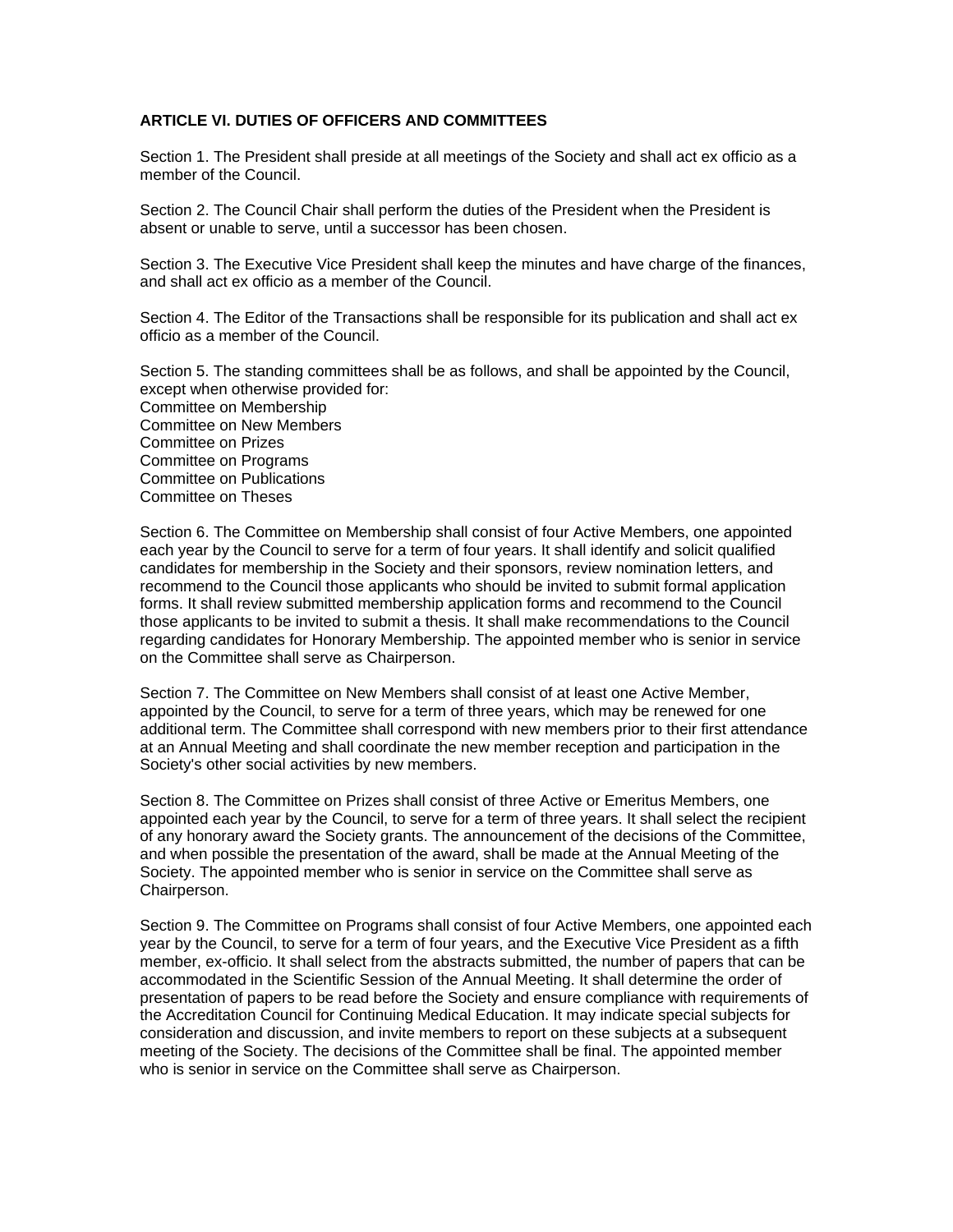Section 10. The Committee on Publications shall consist of two Active Members, the Editor of the Transactions and the Executive Vice President. The Committee shall decide which theses will appear in the Transactions and prepare the Minutes of the Proceedings for the Transactions. It shall have the power to require authors of a thesis to edit or abbreviate their manuscript so as to bring it within proportions suitable for publication in the printed Transactions. The Editor of the Transactions shall serve as Chairperson.

Section 11. The Committee on Theses shall consist of three Active Members, one appointed each year by the Council, to serve for a term of three years. It shall report its evaluation of each thesis submitted as a requirement for membership. The appointed member who is senior in service on the Committee shall serve as Chairperson.

### **ARTICLE VII. ANNUAL MEETING PRESENTATIONS**

Section 1. Approximately six months prior to the next Annual Meeting, all members shall receive notification from the Executive Vice President regarding the dates and location of the meeting, together with a call for abstracts of possible presentations in the Scientific Program, according to instructions issued by the Committee on Programs.

Section 2. The primary discussant of each presentation, and the order of presentation, shall be determined by the Committee on Programs.

Section 3. The maximum time to be allotted to the presentation or special lecture shall be determined by the Committee on Programs and communicated to the authors in advance of the Annual Meeting.

Section 4. In discussions, each member shall be limited to a time established by the Committee on Programs in advance of the Annual Meeting.

Section 5. Any member presenting a paper before this Society may publish this paper in any journal. The work should be prefaced with the statement that it was presented at the Annual Meeting.

Section 6. No paper shall be read at a meeting of the Society which has been published prior to the meeting.

Section 7. No paper submitted by a member in conjunction with a nonmember shall be read at any meeting of the Society unless the member is present.

Section 8. At the invitation of the Committee on Programs and with the approval of the Council, a nonmember may read a paper before the Society without a member as co-author.

### **ARTICLE VIII. TRANSACTIONS**

Section 1. The Society shall publish a yearly volume of its Transactions as soon as possible after the Annual Meeting.

Section 2. All Proceedings, accepted AOS Theses, or other communications intended for publication in the Transactions, shall be given to the Editor of the Transactions, together with illustrations accompanying them.

#### **ARTICLE IX. FORFEITURE OF MEMBERSHIP**

Section 1. Where a member is accused, or suspected of unethical conduct, the Council shall make a complete investigation and hold a hearing where the accused can present his or her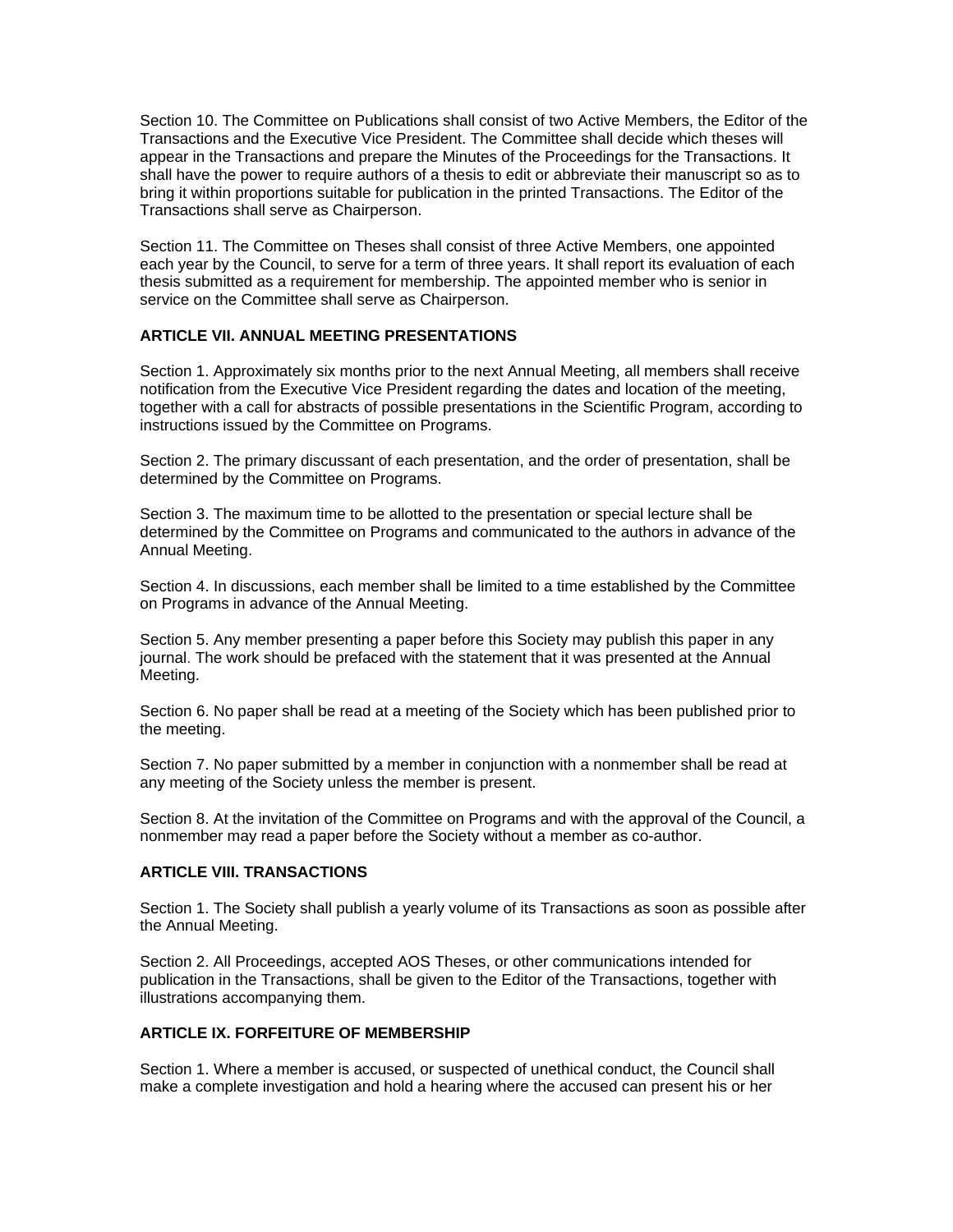defense. The definition of unethical conduct shall be the same as that of the American Academy of Ophthalmology.

Section 2. Any member found guilty of unethical conduct shall automatically cease to be a member of the Society.

Section 3. Any member who shall be absent from meetings for three consecutive years without acceptable excuse shall be dropped from the roll, except for Honorary Members, Emeritus Members, Members of twenty years standing or those then serving in the armed forces. An excuse for absence is acceptable only when a member is ill, or when there is illness of a member of his or her immediate family, and may not be considered approved until received in written form and acted upon by the Council. The Council shall have the authority to approve other excuses only upon a finding of exceptional circumstances. This Bylaw shall be printed in every call for the Annual Meeting.

Section 4. The name of any member who is in arrears to the Society for a period of one year shall be stricken from the list of members. The Council, upon review of individual exceptional circumstances, may extend the time for payment. No member in arrears, however, shall be dropped from membership until three months after the member has been formally notified of indebtedness and has failed during this period to make the necessary payments in full.

## **ARTICLE X. FUNDS ARTICLE X-A. ENDOWMENT FUND**

Section 1. The Endowment Fund shall be known as the Endowment Fund of The American Ophthalmological Society and shall be administered by the Council.

Section 2. The accumulated interest from this fund shall be dispensed at the direction of the Council.

Section 3. When indicated, in the opinion of the Council, funds from the Endowment Fund may be used to purchase equipment that will improve the facilities of the scientific session.

Section 4. All funds in excess of \$1000 that may be present in the interest fund at the end of the fiscal year shall be transferred to the principal.

Section 5. The cost of printing and distributing to members of outstanding monographs may, at the discretion of the Council, be defrayed by this fund.

#### **ARTICLE X-B. THE HOWE MEDAL**

Section 1. Monies derived from the funds contributed by Dr. Lucien Howe and the American Ophthalmological Society shall be known as the Howe Medal Fund. The interest from this fund shall be used to defray the expenses of awarding the medal.

Section 2. The Howe Medal for distinguished service to ophthalmology or medicine shall be awarded by the Council upon recommendation of the Committee on Prizes. It shall be awarded not more often than once a year and not more than once to the same individual.

Section 3. The granting of the award is to be based on one or more of the following reasons: (a) Discoveries so notable as suddenly to advance the progress of ophthalmology in all parts of the world.

(b) Conspicuous service as a writer or teacher, or, long years of devotion to our science and other contributions which constitute unusually distinguished service to ophthalmology.

(c) Outstanding original investigation in the field of ophthalmology.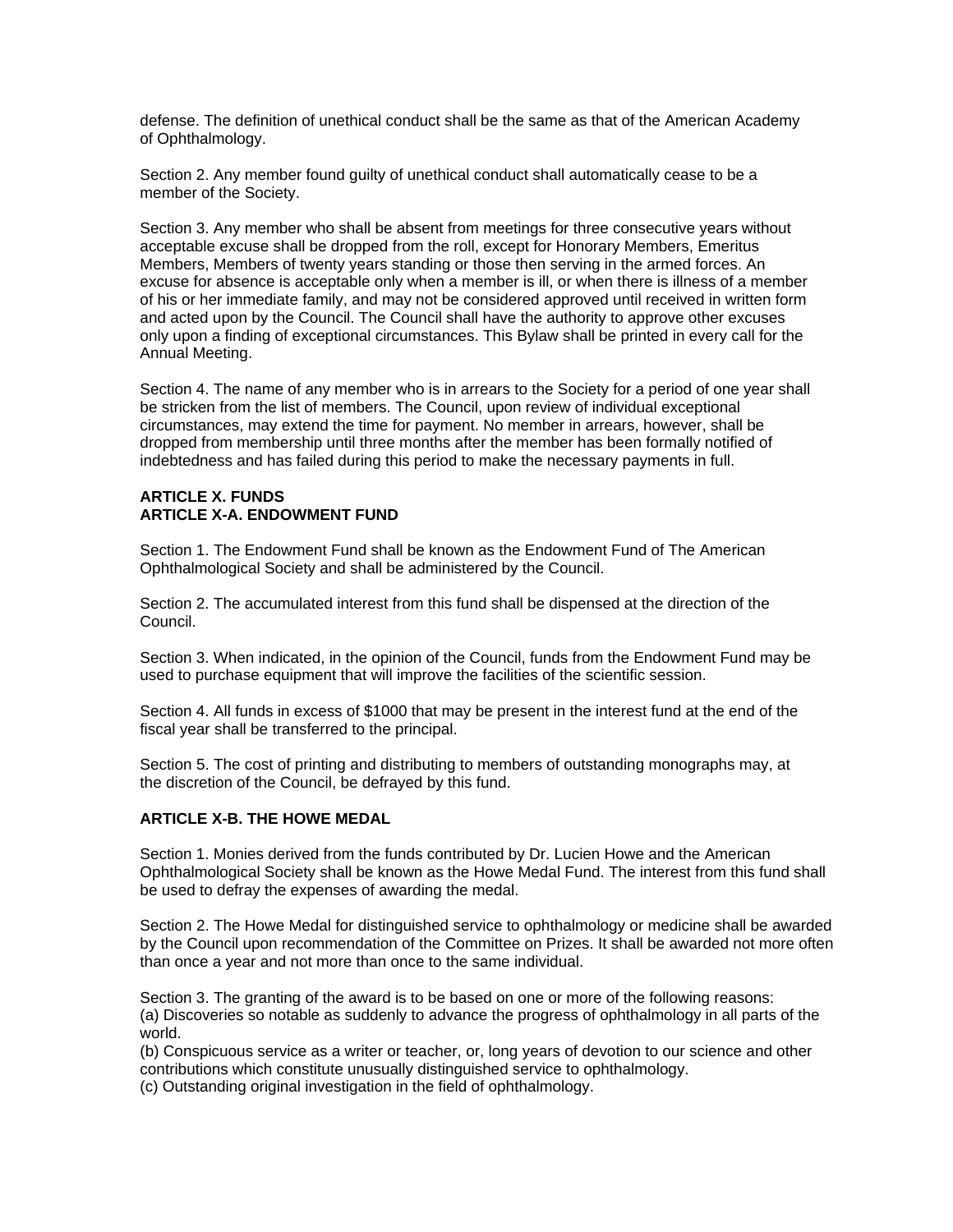# **ARTICLE X-C. THE FREDERICK H. VERHOEFF LECTURE FUND**

Section 1. The Frederick H. Verhoeff Lecture Fund is established to add prestige to, and recognition of, the American Ophthalmological Society, while honoring the name of a distinguished ophthalmic pathologist.

Section 2. The Fund shall be under the control of the Council which shall select the lecturer.

Section 3. The corpus of the fund may not be invaded at any time.

## **ARTICLE X-D. THE HOLLOWAY FUND**

Section 1. The Thomas B. Holloway Fund is established to aid The American Ophthalmological Society in publishing scientific papers and theses.

Section 2. Disbursement from the fund shall be approved by the Council.

## **ARTICLE X-E. THE KENNEDY-SNELL FUND**

Section 1. The Kennedy-Snell Fund of The American Ophthalmological Society shall be employed for the advancement of ophthalmic science and art.

Section 2. The \$50,000 corpus of the fund is not to be invaded.

Section 3. Disbursement from the fund shall be approved by the Council.

## **ARTICLE XI. VISITORS**

At the discretion of the presiding officer, any member of the medical profession or layperson may attend an Annual Meeting of the Society, except an Executive Session, if registered as a guest of a member attending the meeting, and may be invited to take part in the proceedings.

## **ARTICLE XII. ORDER OF BUSINESS AT EXECUTIVE SESSION**

Section 1. The Executive Session of the Annual Meeting shall address the following:

- A. Acceptance of the minutes of the previous meeting.
- B. Report of the Executive Vice President
- C. Report of President
- D. Report of Committees.
- E. Report of Council.
- F. Appointment of Committees.
- G. Written Communications.
- H. Verbal Communications.
- I. Unfinished Business.
- J. New Business.
- K. Election of Members.
- L. Election of Officers.

Section 2. The order of business shall be at the discretion of the presiding officer.

## **ARTICLE XIII. AMENDMENTS TO THE CONSTITUTION AND BYLAWS**

Section 1. Propositions to amend the Constitution or Bylaws must be made in writing at least six months prior to an Annual Meeting, and will be considered and voted upon first by the Council. All proposed amendments approved by the Council shall be circulated to the voting members at least 30 days in advance and shall be acted upon at the Executive Session. Propositions voted upon